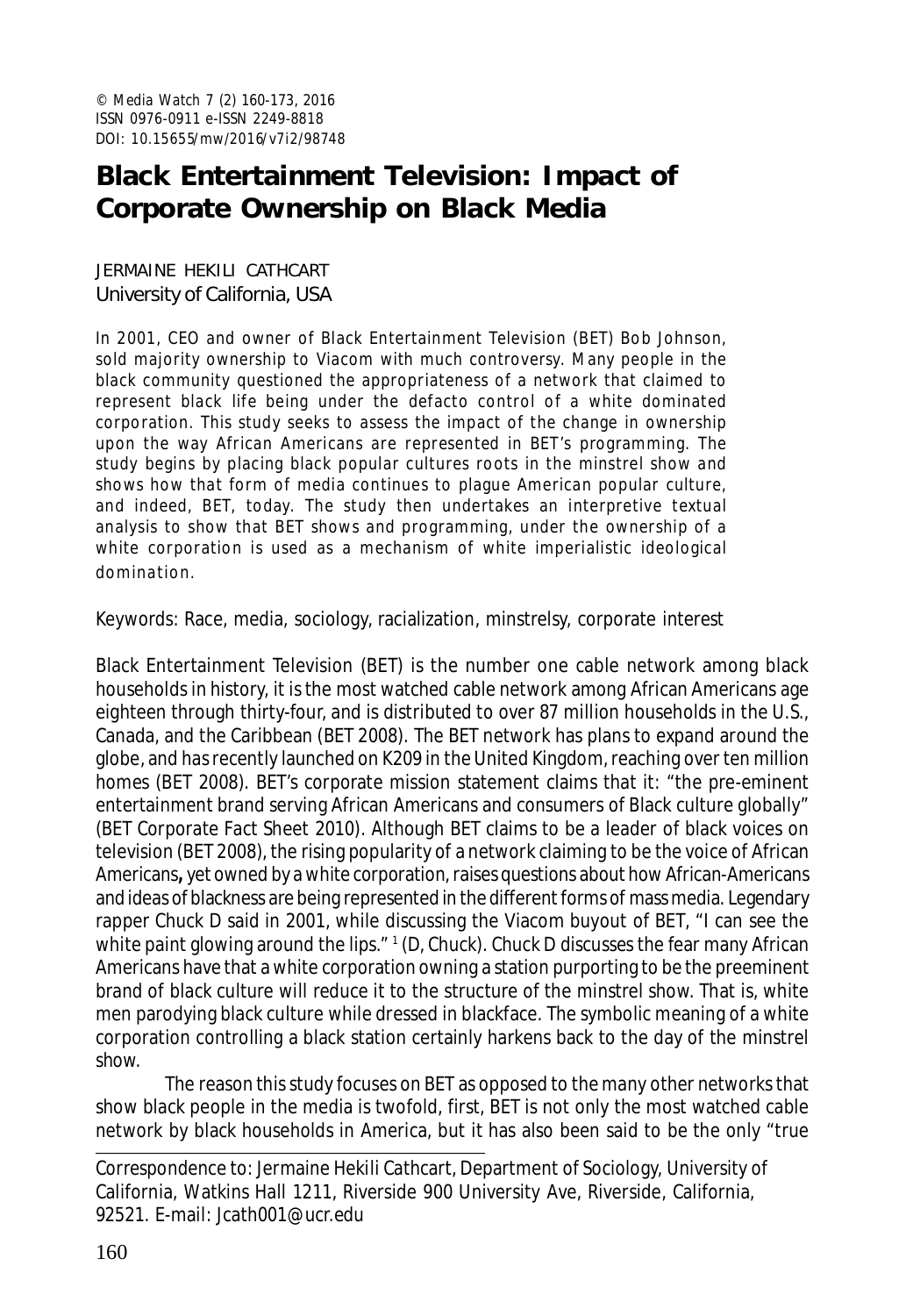voice" of African Americans on television, as implied by its name and corporate mission statement.And secondly, the sheer dearth of African-American characters on other networks and the glut of African Americans on BET allows for a greater representation and analysis of how African-Americans are portrayed in the media, especially since many of the shows and movies shown on BET were produced by other networks. Furthermore, although there is widespread literature on African-Americans in popular culture, few have focused on BET (Smith-Shomade 2008: XV). In many respects, BET has received a pass from the black community because it was black owned and operated. Because BET is so popular in America, and so often portrayed as the true representation of African Americans, this study seeks to discover what types of hegemonic representations about blackness BET's programming portrays.

As NAACP Chairman Julian Bond professes, "In a still segregated society, people get their ideas about other groups from what they read, see and hear" (Bond quoted in Felicia Lee 2007), and these images can have a lasting effect on individuals. The sheer repetition and mass dissemination of racialized images construct a type of reality for the viewers (Arkes 1990), and viewers may internalize these images and ideas. The questions for this research project are: (1) How does the ownership change in BET affect the way African Americans are represented in its programming? And (2), what types of hegemonic representations about blackness does BET portray in this post racial era? I argue that BET, under the control of a predominantly white owned and controlled corporation will not be much different from the minstrel show of the past and will reveal itself as an ideological mechanism of racialization in our post-racial era. That is, BET will present stereotypical racialized notions of African Americans that suit white-superiority hegemonic interest.

### **Minstrelsy and the Racialization Project**

In order to understand the seeming paradox of a black television station being owned by a white corporation it is imperative to situate this circumstance within the historical context of the minstrel show. The minstrel show originated in the days of slavery and was the first original form of American entertainment. Minstrelsy was a form of entertainment meant to dehumanize African Americans (Nowatski 2007); and was performed by white men that rubbed burnt cork on their face to appear black (blackface). Post-civil war many minstrel shows were performed by black men in blackface. Minstrelsy comprised musical numbers, dancing, and variety sketch comedy (Abdul-Jabbar and Obstfeld 2007). Ironically, this became the launching ground of black popular culture, and set precedence for the whole of American popular culture (Abdul-Jabbar & Obstfeld 2007). Most black popular culture literature revolves around one resounding theme, perpetuating ideas of blackness that objectify African Americans in demeaning and stereotypical roles radically unsuited for modern life. The Loyal Toms, Carefree Sambos, Faithful Mammies, Savage insatiable Jezebels, Grinning Coons, Savage Brutes, and Wide-Eyed Pickininnies have been the staple of black representation in America ever since (Riggs 1986). Blacks in minstrelsy were portrayed as lazy, stupid, and indolent, while the next minute illustrated as savage, hypersexual, and dangerous. This contradictory statement is the result of the shifting of social relations in America, and the uses of characterization to influence social thought.

Historically, minstrelsy dictated the tone of racial hostilities in America, yet it is also important to note that this form of entertainment was shaped by, mirrored, and reflected the growing concerns of perceived black competition for social power within the landscape of America. Therefore, minstrelsy, in addition to being a form of entertainment, was also a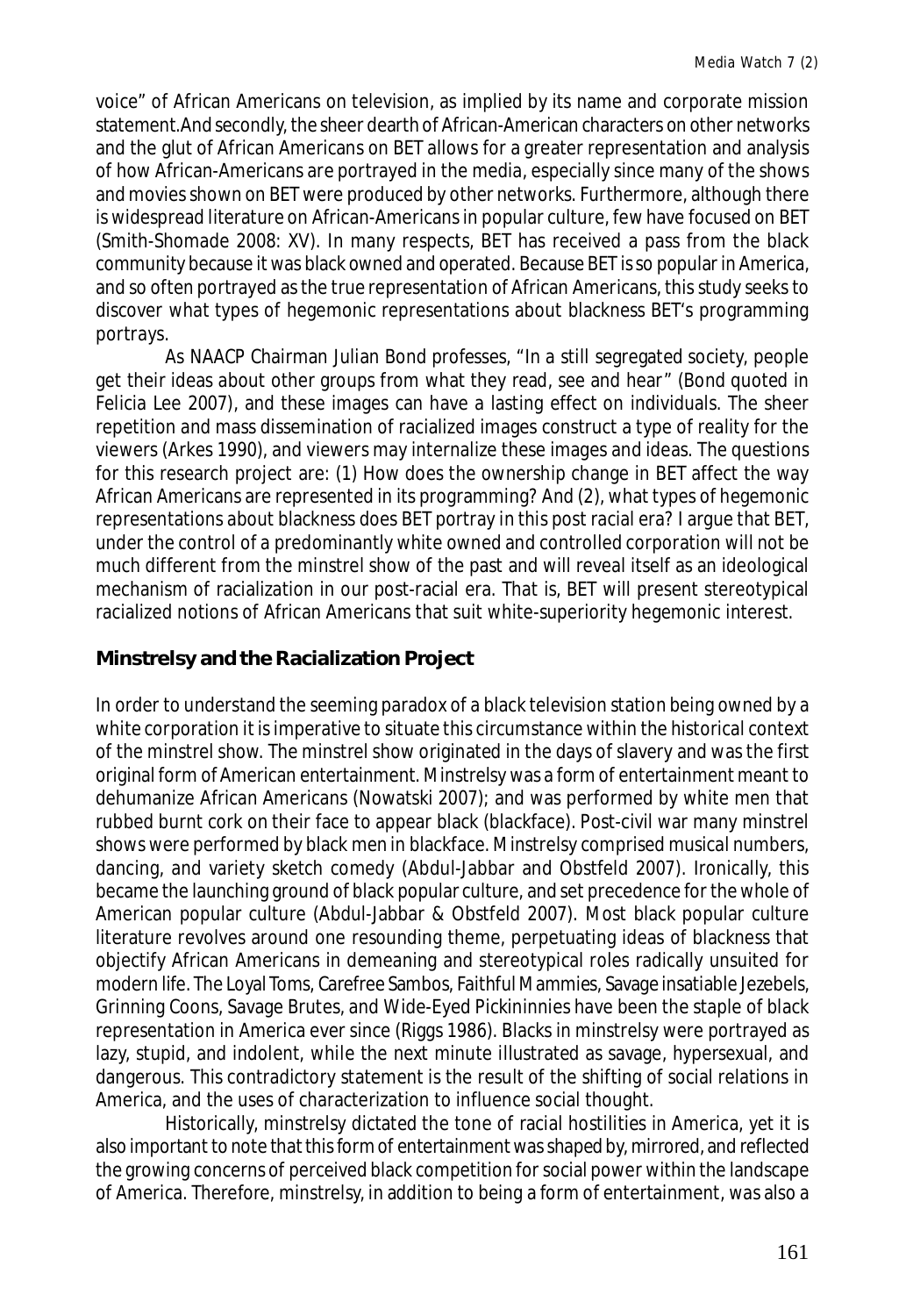medium of racialization. According to sociologists Omi and Winant (2005), racialization (or racial formation) is "the socio-historical process by which racial categories are created, inhabited, transformed, and destroyed" (195). Racial formation results from the evolution of hegemony in a particular society and the use of "racial projects" to redistribute resources and power along distinct racial lines. This particular racial project utilizes the power of the media to define and create attitudes needed to justify racism and inequality. The evolution of the minstrel show is the evolution of this struggle between the oppressor and the oppressed.

# **Sambo, Zip Coon and Antebellum Era**

According to legend, Thomas Dartmouth (T.D.) Rice (the original Jim Crow) saw a crippled black man dancing, exaggerated the dance, and took the Jim Crow buck-dance on the road as the first black faced minstrel. Although Rice's performance was a radical characterization of black dance, it was seen by whites as a true and often accurate depiction of slave life in America. The first white man to perform in blackface, T.D. Rice changed the history of popular entertainment and the history of America forever. Jim Crow laws were the epitome of minstrelsy's effects on American society; this is because minstrelsy's characterization not only influenced, but also justified legalized racism. Eventually, Jim Crow became the symbol of racial segregation in the south (Riggs 1986).

Minstrelsy took off during the rise of the abolitionist movement. As people were fighting to abolish slavery from America, others were working to exaggerate the portrayal that defined blacks in minstrelsy. Minstrel characters mirrored the prevailing belief that slavery was good for blacks, since blacks were naturally inferior. Two characters emerged that will forever be ingrained in the consciousness of America: Sambo and the Zip Coon. The myth of Sambo became the ultimate justification for the relations of slavery. Sambo, the classic portrayal of black men in popular entertainment, was ill-suited for much anything other than slavery. His laziness, indolence, ingenious, happiness and childlike contentment made him the perfect model for the ideal slave, who was subject to the control of what was believed to be the vastly superior race. In reality, however, the economic system of slavery could never have operated with lazy and indolent workers. This rationale did little to undermine the Sambo stereotype (Riggs 1986).

As the American civil war approached and the slavery debate grew more heated, minstrel shows turned their attention to freed blacks in the north, thus bringing about the Zip Coon. The Zip Coon, a character portrayed as an idiot and a buffoon, was the result of allowing blacks to be free. Ensuing from blacks' supposed intellectual inferiority, Zip was not able to cope with the demands of freedom. This was implied in his ludicrous attempt to be white and in his bumbling and awkward speech. Not unlike Sambo, Zip's behaviors reinforced the idea of black social and intellectual inferiority, and helped to perpetuate the idea that slavery was necessary in order to control black people. The Sambo and Zip Coon served as a double-edged defense of slavery (Riggs 1986).

## **Jezebel**

The minstrel character of the jezebel further served to reinforce the notion that black people needed to be controlled. The Jezebel was a harlot in manner, and ravenously sexual. The half-white Jezebel combined the white skinned facial features of a white woman and the sexual promiscuity of the African woman.She was both beautiful and lustful and she was a commonplace target for the male characters in the show. In contrast to puritan white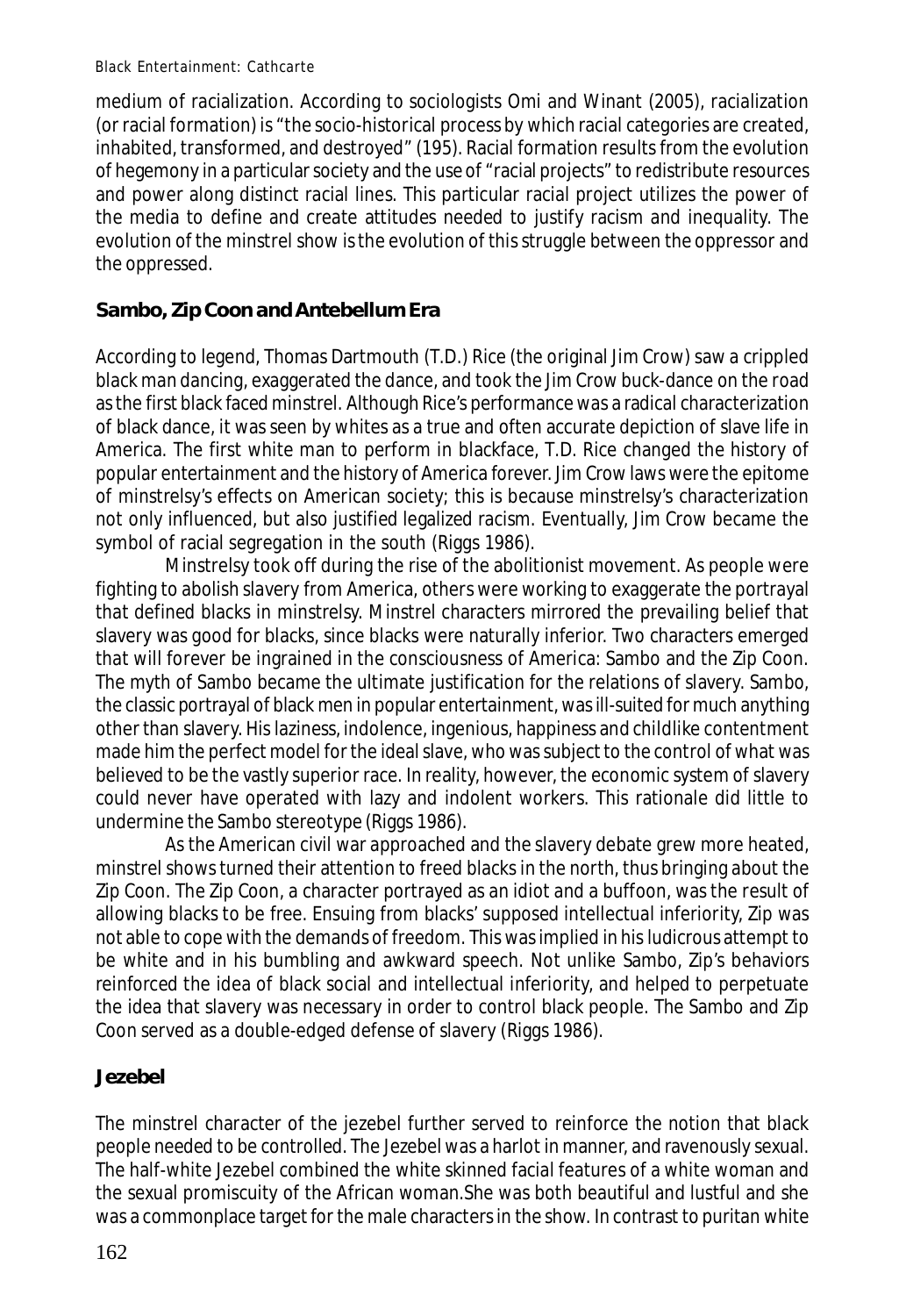women, who were the models for purity and goodness, black women were presented as lustful, impudent, and sexually uncontrollable; this justified the rape and commodification of black female bodies (Littlefield 2008). These notions of black womanhood became the basis on which African-American women were measured.

### **Savage Brute, Urban Coon and the Great Black Migration**

The abolition of slavery and subsequent reconstruction changed the notions of how blacks were to be portrayed in minstrelsy and greater popular culture. Freedom gave rise to a new type of hate and a new character in minstrelsy, the Savage Brute. The prevailing ideas of the time were that without the safeguards and systematic control of slavery, blacks would undoubtedly resort to a life of cannibalism and naked savagery. During the slave days, blacks were seen as docile and lazy; however, in the period of post war-reconstruction, the common consensus was that freedom was a terrible mistake. The first blockbuster film in history, D.W. Griffith's *Birth of a Nation* (1915) set the stage for the animalistic Savage Black Brute. According to white racist historians at the time, *Birth of a Nation* chronicled the heroic actions of the Ku Klux Klan as they struggled to establish order in the post-war south (Littlefield, 2008).

Such media depictions gave the impression of unchecked black animalistic desires; that is, once freed, black male sexual desires became completely unrestrained in the south. What is more, black men's animalistic desires seemed to target white women. The result of the abolishment of slavery, thus, was the violation of white women's purity and the destruction of basic American values. The ideas set forth in "*Birth of a Nation* not only incited racial violence and lynching, but through its very nature, justified it" (Riggs 1986). The film ran 44 consecutive weeks (Littlefield, 2008), gave resurgence to the Ku Klux Klan, and fueled a massive lynching crusade throughout the southern states. The enduring theme taken from the film was that what was needed was a return to the nostalgic period of slavery, before the animalistic desires of freed, dangerous slaves consumed America (Riggs 1986).

As the lynchings progressed and the terror of the Ku Klux Klan increased, African Americans began an exodus to the northern industrialized cities. This movement became known as the Great Black Migration. As whites were away at war, African Americans emerged in the workforce in unprecedented numbers. Black migration and competition for jobs threatened the status pool of the north. The character of the Urban Coonemerged, coinciding with the period in which whites increasingly felt threatened by the number of blacks in the labor force. The Urban Coon would spend most of his day shooting craps, playing cards, dancing and fighting, partaking in leisurely activities while largely ignoring his job responsibilities. The Urban Coon character, wielding his signature weapon, a razor, portrayed the myth that African-American workers could be childishly entertaining one minute and violently hostile the next. Such images extended the idea that African-Americans were inherently either clownish or dangerous and violent (Riggs 1986).

This brief yet weighty history of minstrelsy described the importance of representation for American racial relations. The implications of minstrelsy are thus, in times of social competition amongst particular ethnic groups, representations served as an ideological mechanism to control the competition of a non-white other, justify inequality, and reinforce the idea of white superiority. The causes and consequences of representations as a mechanism of social domination amongst different groups should not be understated. Having thus established the history we now turn towards BET's corporate structure, and how it works as a system of racialization in our new racial era.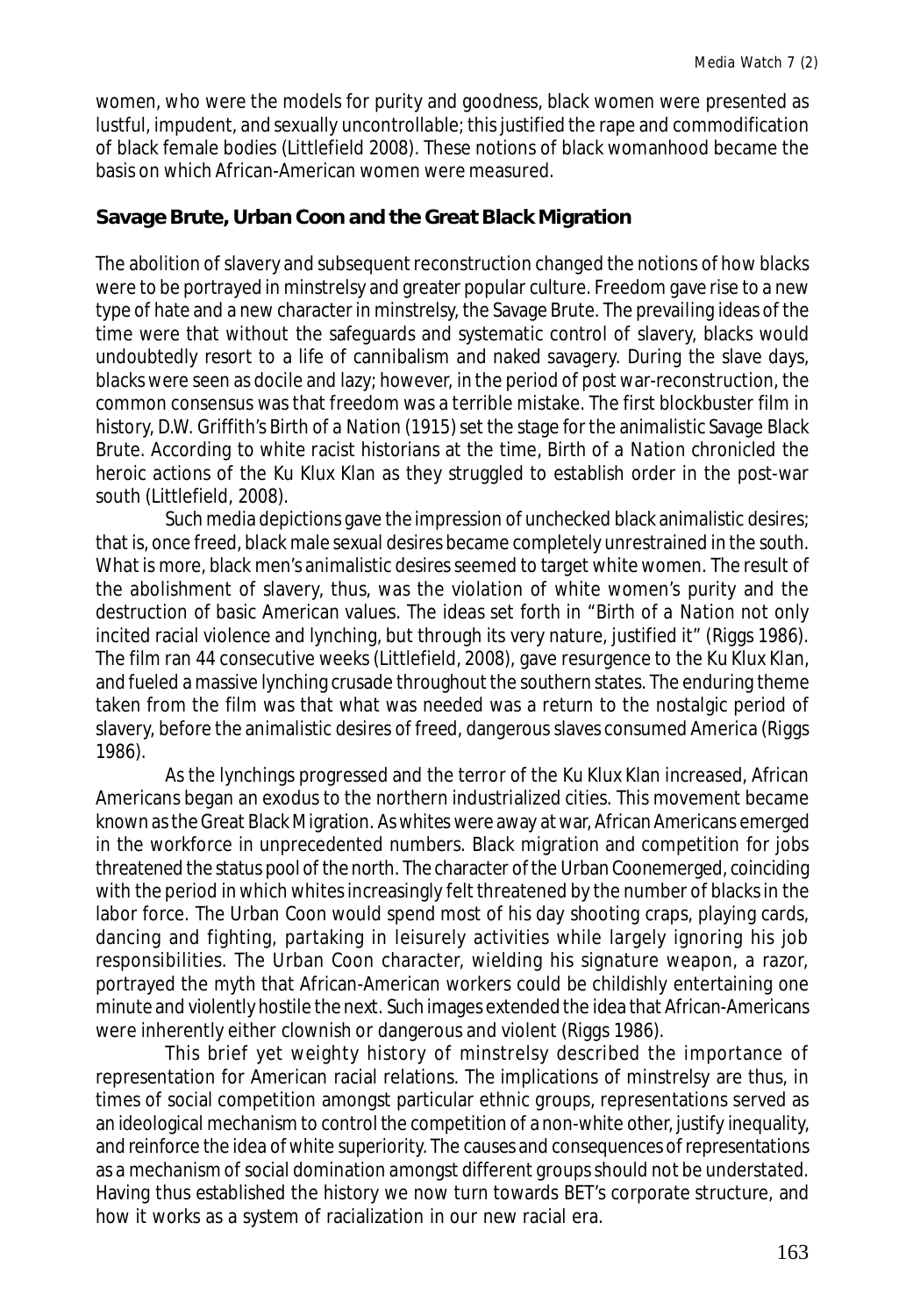### **BET's Business Model and New Racism**

This new American racial era is situated in a post-civil rights period in which the legal mechanisms for racial oppression have been nullified, and the biological explanations for black failure have been muted. Consequently, as black scholarHill-Collins (2004) contends, new racism relies much more heavily on mass media to reproduce the ideologies necessary to justify racism and inequity. New racism helps to create the ideology that makes racism and inequality in the changing American landscape appear normal. Under these changing social relations, we see cultural explanations that explain black failure taking the place of biological ones.

### **BET and Viacom**

It is the thesis of this paper that BET, under the control of a multinational and largely white controlled corporation, will become an ideological tool of this new racism. In order to make such an assertion we now turn to an examination of BET's business model.

Social critics Edward Herman and Noam Chomsky contend that because of the fact that corporations are legally obligated to increase profits, media outlets under control of corporations or conglomerates will naturally reflect their corporate interests (1988). Since the owners of Viacom (the corporation that owns BET) are white capitalists that own many other business ventures, logically the biases lie in the propagation and glorification of their own particular concerns, and the advancement of their self-interests.

In 2001, Bob Johnson (Founder of BET) decided to sell BET to Viacom for a staggering \$3 Billion dollars. This effectively made Johnson the first African-American billionaire (Pulley 2004). The deal called for Johnson to remain at the helm of BET as its CEO. Many people argue that BET's programming did not change much and that BET always showed a lack of substantive programming, as black historian Keith Boykin claims, "What Johnson did as owner of BET was to air a steady stream of mindless, degrading music videos, comic shows and infomercials playing to the lowest common denominator in black entertainment" (Boykin2002). However, a further examination shows that while BET always had issues with its programming, its cofounder believed after BET was sold to Viacom it changed for the worst. Take for example the words of BET's co-founder Sheila Johnson:

When we started BET, it was going to be the Ebony magazine on television…We had public affairs programming. We had news… I had a show called *Teen Summit*, we had a large variety of programming, but the problem is that then the video revolution started up… And then something started happening, and I didn't like it at all. And I remember during those days we would sit up and watch these videos and decide which ones were going on and which ones were not. We got a lot of backlash from recording artists…and we had to start showing them. I didn't like the way women were being portrayed in these videos. (Quoted in Gove 2010).

For its audience, BET represented more than a mere television station, it was to many a literal manifestation of black culture on television, as author Smith-Shomade (2007) contends, "No longer watching across the grain or in opposition, as cultural theorist Stuart Hall calls it, I am validated as an African-American citizen-due in part to seeing and hearing a reflection of the culture I am intimately acquainted with on a daily basis" (XiV). But Robert Johnson revealed his more sinister and exploitive motives for BET in a 1984 meeting with his staff. In this meeting Johnson described what he saw as the ultimate goal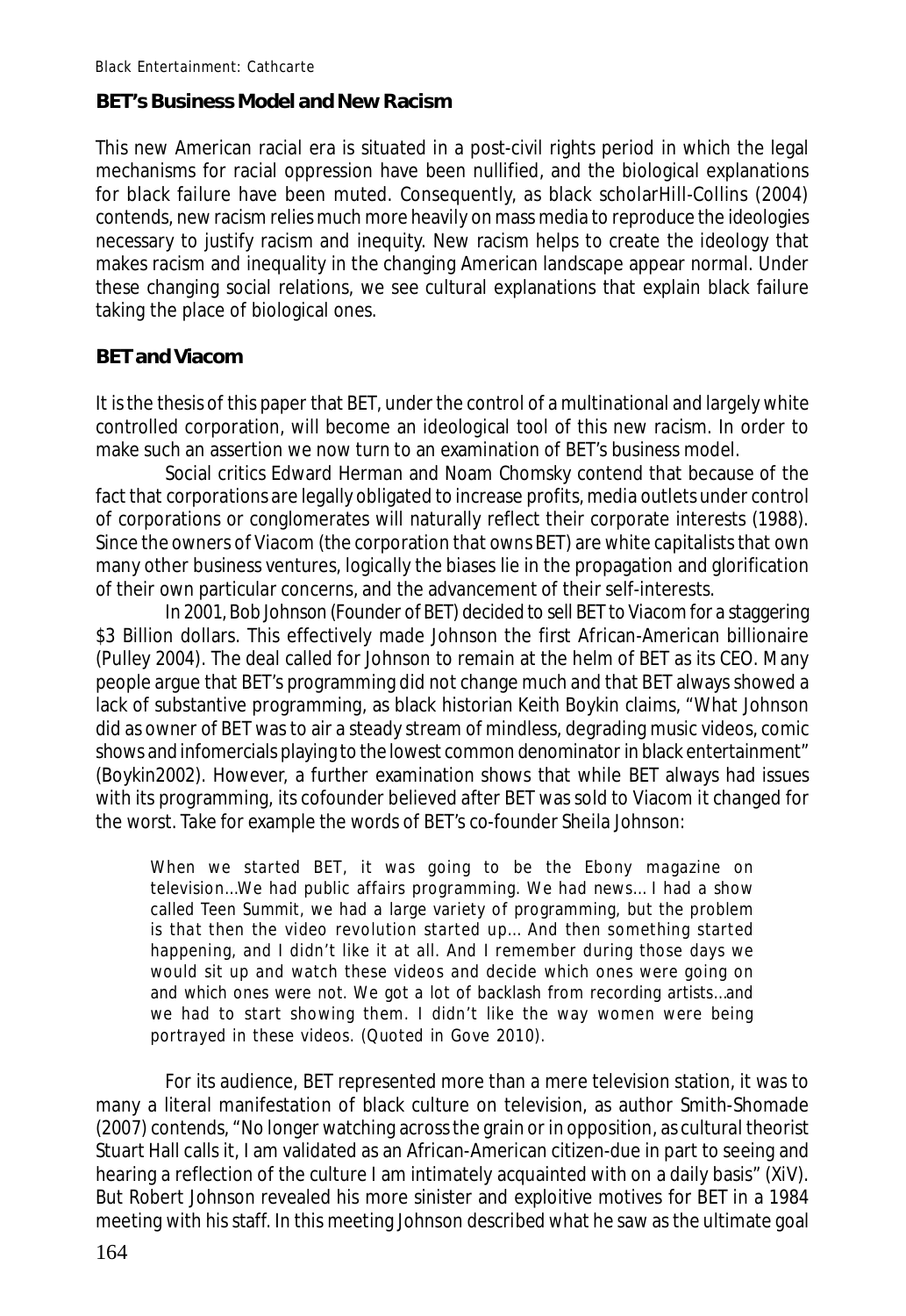of BET "Our goal…is to make BET the predominant source for advertisers to reach the black consumer" (Pulley 2004:58). When blackness is commodified in such a manner it strips blackness of all substantive meaning and integrity. As cultural critic Bell Hooks (1992) maintains, "As signs, their power to ignite critical consciousness is diffused when they are commodified. Communities of resistance are replaced by communities of consumption." (33).

BET has never been the beacon of light for African Americans the way its name implied, but at least when it was under black ownership it had certain quality programming. Under the Viacom umbrella, some insist that BET began to resemble its sister network MTV with black versions of MTV shows such as *Hell Date* (MTV's *Disaster Date*), *106 & Park* (*Total Request Live*), *Baldwin Hills* (*The Hills*), and so forth (Smith-Shomade, 2008:78). Consequently, BET's target demographic changed and the emblem of black culture on television became the symbolic equivalent of adolescent white culture. BET no longer had the goal of African-American entertainment; rather, many argue it increasingly began to look like a Black MTV. Under the Vaicom umbrella BET changed for the worst.

### **BET and Twenty-First Century Racism**

Since the dawning of American culture, blacks have been portrayed as ignorant, lazy, and insatiably savage beasts while whiteness has come to represent the epitome of goodness, beauty, and civility. Slavery and colonialism forced these value systems on the enslaved and colonized, and these ideas were often internalized by them (Hunter 2002). Minstrelsy reinforced these ideas in popular culture, and today's mass media continue to propagate these racist relations of mental slavery, or consciousness colonization. Although we know the minstrel show was a deliberate and purposeful racial project, current media images are not so explicit. While not necessarily overtly racist, it is the purpose of this paper to argue that like the minstrel show of the past, contemporary media representations of African Americans are professionally designed and manipulated in a cultural struggle in which the dominant racial group seeks to contain the subjectivity of a competitive nonwhite other through the practice of racialized cultural politics (Page 1997).

Hill-Collins (2004) contends that racism in the twenty-first century exhibits three distinctive features. One new forms of global capitalism frame this new racism. Put simply, relatively few multinational corporations control a vast amount of the world's wealth while most people, particularly those of African descent, are left out. Two, racism is characterized by a political structure that leaves the poor out of the decision making process while simultaneously portraying the illusion that they are included. And lastly, what this study is about, the use of the media to disseminate ideologies necessary to justify the racism and inequality present in our era, and to control the subjectivity of a competitive non-white other. Given these presumptions about the nature of media and power, it is safe to draw inferences to the type of representations that would likely be found on the BET network.

Cultural anthropologist Helen Page has noted that, as American society has become more technologically advanced, media reproduces ideas of black men as one of dull witted laziness, ignorance and intellectual deficiency. The media encourages the viewing public to believe that only a few exceptional black men are capable of succeeding in a technologically advanced society, while the rest are intellectually deficient and inherently violent in nature. It is believed that the latter must be contained both figuratively and literally (through prisons), since they tend to fail even when given equal chances (1997).

Likewise, sociologist Marci Littlefield claims presentations of black females rarely deviate from images of the Black Savage, Jezebel, and Mammy of the past. Littlefield notes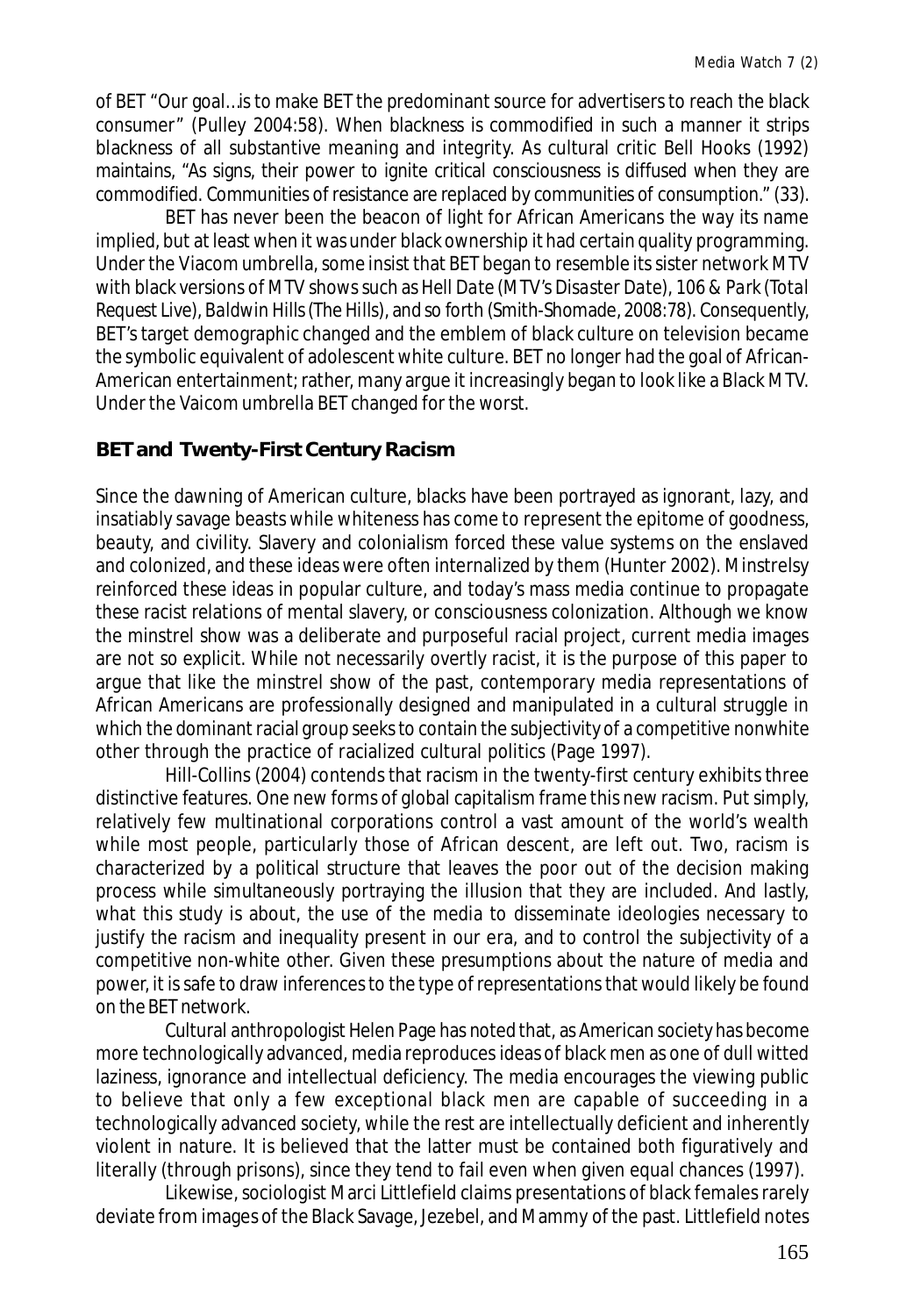that black females, depicted in the past as servants and subserviants to their white masters, were then, and continue to be portrayed today as hypersexual and brainless, just as their male counterparts are. According to Littlefield, the effect of this image is this: Black women (and men) are held responsible for a variety of social problems that plague African-American communities, including the high rates of out-of-wedlock births, the high rates of HIV/AIDS, teenage pregnancy, the decline in marriage among African Americans, among other problems (Littlefield 2008). It is within this new/post racial American framework that we turn to the representations on BET and analyze its discourses about blackness.

## **Analysis of BET's Programming**

BET's schedule follows the same format throughout the week, largely comprising sitcoms produced on other networks and music videos. For years, BET has maintained this low-cost television schedule model and it is unlikely to change anytime soon. The shows and music videos may change but the substantive content remains relatively stable.

# **Typology of Characters**

After analyzing BET's programming I constructed a list of new millennium minstrel characters that I believe best represents the characterizations of black individuals on BET and blacks in popular culture.<sup>2</sup> I based this typology on what I believe to be the most significant (in the sense of numbers) and the most influential (how people view African Americans) black characters of modern times. THE WALDOS, which I argue are modernized versions of the Sambo, had the following characteristics: dim witted, not easily angered, and content within his own idiocy. The Waldo's are not complete failures however, as they can excel in activities other than schools such as sports or music, the original Waldo from the sitcom *Family Matters* was an idiot but an excellent chef. This character implies that most young black males are utterly buffoons that can rap and/or play sports but cannot survive in an intellectual or professional world. THE GANGSTERS, present modernized versions of the Savage Brute and Urban Coon of late minstrelsy, the main characters presented as thus: violent, weapon wielding, hypersexual, athletic, money hungry, and a substance user/ seller. This character is the stereotypical ideal of the violent dangerous young black male. The PORNO CHICK (character created by Marci Littlefield) is the new jezebel, according to Littlefield (2008) this character is: hypersexual, money hungry, unclothed, sassy, and void of human thought. Like the Jezebel of the past, this character is frequently pursued by the dangerous black brute and is a more than willing target for sexual advancement. And the last character was the URKEL, which I argue is a morphed version of the Zip Coon. This character was smart and intelligent but lacked the features of what would be referred to as authentic blackness. In many instances, this character was emasculated in a way that robbed him of both his sexuality, and his dignity. This character implies that intelligence and authentic black masculinity are mutually exclusive.

# **BET's Sitcom Sections: Waldos and Urkels**

I argue the heaviest representation of Waldo characters came from the situational comedies. As a general arrangement BET does not produce its own situational comedies. It has for years relied upon syndicated shows produced on other networks to fill its schedule. This accomplishes the goal of keeping cost low while providing tried and true entertainment for their black audience.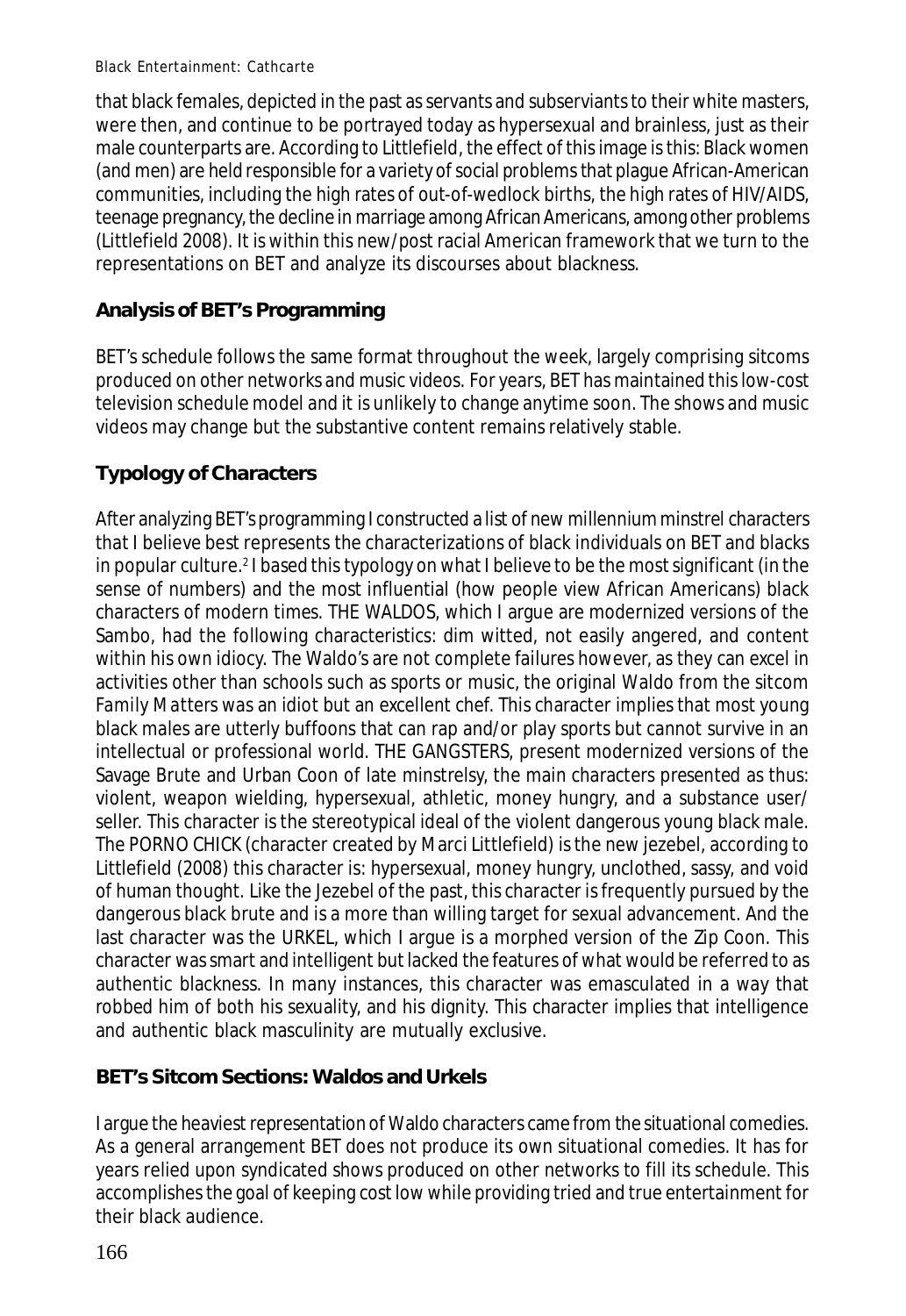However, those tried and true methods so apparent in African-American orientedsitcoms routinely deny black males any type of intellectual features. For example, a recent BET produced show *The Game* stars a black female medical student (Melanie Barnett) and her football player boyfriend (Derwin Davis). In this show, practically all of the black male characters are athletes and all of the light skinned female characters are high class business women. In addition to athletic non-intelligent job, Derwin Davis is also a sexual philanderer, along with practically every other black male in the show. Davis consistently cheats on his girlfriend that gave up her life as a medical student for him, and has a child with another woman while in a relationship with Melanie. The show frequently portrayed the black male characters as hypersexual, and savagely brutish. Although *The Game* was originally produced by the CW, BET began producing new episodes of the series in 2010, with much the same savage brutish content.

Moreover, the sitcoms typically utilize young black males as two man parallel Sambo teams. Frequently, instances of clownish or buffoonish behavior done by one character is followed by an equally Samboish action by other. In many ways, these characters formed a throwback to an *Amos and Andy* or *Kenan and Kel* type duet. The consistent contrast between smart black nerds and cool idiots are to some degree modern day binary opposites of the Sambo and Zip Coon characters of early minstrelsy. Sambo and Zip contrast are a constant iteration in black sitcoms, including, but not limited to, Eddie Winslow and Waldo and Steve Urkel, or Will Smith and Carlton Banks.

It is no secret that young African American males perform significantly poorer in academic pursuits than their white upper class counterparts do. African-American males currently make up approximately 38.9 percent of the prison population (Harrison and Beck 2006) and only 13.1 percent of the higher education population (Riggs 2010). Some may argue that these sitcoms reflect that intellectual dynamic; others maintain that this dynamic is brought about by our cultural understandings of racism. Sociologist Margaret Hunter (2002) asserts, "White teachers and administrators are prone to make distinctions among African-American and Mexican American children about who the smart kids are and who the good kids are…Those distinctions are often influenced by our cultural standard of racism" (278). Based on stereotypes of intellectual inferiority, African-American children are habitually tracked into remedial courses and affected academically in disastrous ways. While Hunter underscores the role of institutional racism and, in particular, the role of agents of socialization (e.g., teachers) in reinforcing racial hierarchies, media images focus on the individual, as opposed to institutions. That is to say, television programs and especially the situational comedies—invariably portray individuals as intellectually deficient, cyclically perpetuating this arrangement.

Sitcoms on BET regularly showed black (often male) students as dull-witted, lazy, complainers, immature, and intellectually unsophisticated. While some people might consider these images as simply "mere entertainment," these images and ideas, especially when repeated on a mass level, are anything but entertaining to the black men/boys and women/girls who are affected by these images and ideas. These images and ideas promote the idea of black intellectual inferiority and emotional immaturity, ideas that are played out in the educational system, the job market, among other social institutions, with all-too real consequences for black men and women.

### **BET's Music Videos: Gangstas and Porno Chicks**

The music video section was much more complex. A variety of characters were on display so I decided to focus on the most prominent characters and their actions and how they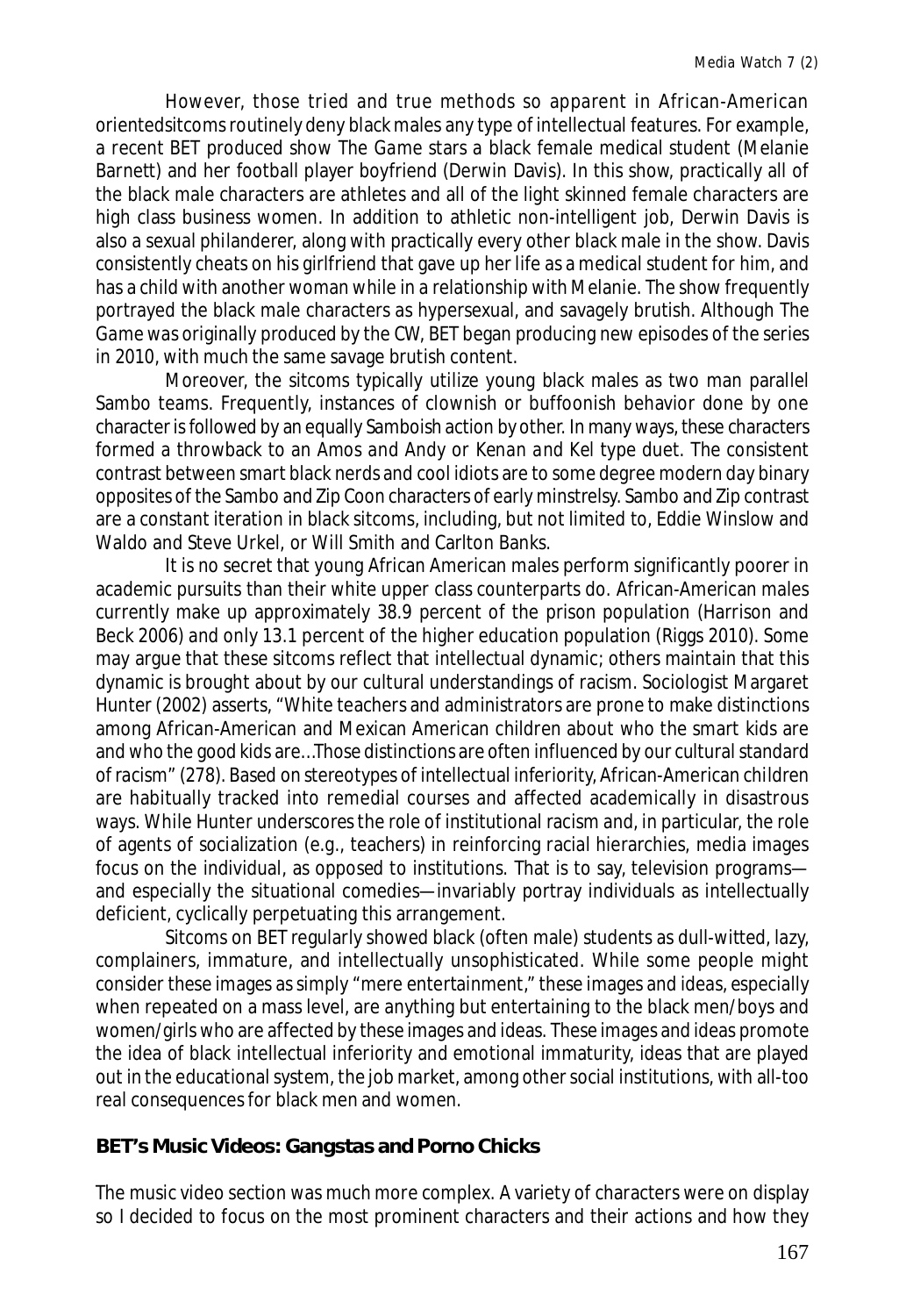were portrayed.Nonetheless, hip-hop music (the dominant genre on BET's video section) has frequently been criticized as hyper-sexualized and violent. This is to some degree a product of the general direction hip hop music has taken. Yet before the Viacom buyout, BET what not so beholden to the dictates of the hip hop industry, as Sheila Johnson's quote illustrated on in the BET and Viacom section.

What is most apparent in BET's video section is the new minstrel character the Gangster, and of the five female artists in the video section, four fit the Porno Chick mold. Many video's central themes were based off sex, alcohol, violence, and money. There were also instances of nudity, and although the nudity was pixeled out, the connotation was clearly depicted. These videos implied, as Littlefield (2008) noted, black male and female sexual insatiableness. BET claims to ban weapons; guns are censored, but according to BET guidelines, grenades are still acceptable. The violence combined with the rampant sexuality in the videos shown on BET harkens back to the days when the Savage Brute would spend his time chasing the Jezebel around stage. This type of black hypersexual imagery reached its crescendo in 2000 with the introduction of BET's late night video series *BET-UNCUT.BET-UNCUT* was the networks late night video programming that aired at 3:00AM, and although it claimed to be aimed at adults, the disclaimer in the introduction (spoken by the voice of a seductive female) lured men and women of all age groups. The videos that were broadcast were incredibly violent, highly sexualized, and largely uncensored. Many of *UNCUT's* videos, such as the St. Lunatics "Tip Drill", bordered on pornography. BET-UNCUT was eventually cancelled after much controversy.

Like black-male dull-wittedness in sitcoms, violent black male imagery in the music video sections was thoroughly and utterly abundant.There was four videos in which their entire themes centered on violence. Hyper-sexuality and violence were plentiful in the video section, with car chases, gang bandanas, blood, fighting, and even grenade explosions. These video segments are a notable departure from the days of teen summit and video soul before the Viacom buyout.

These types of images are painstakingly copious in the music videos, yet, it would be wrong to believe that these types of images are present only in BET's video programming. In late 2006, BET aired its wildly popular documentary series *American Gangster*. The series chronicled the rise and falls of some of America's most famous black gangsters. Every episode is an essential throwback to the Urban Coon of late Minstrelsy. The program frequently showed dangerous black male gang members brandishing weapons and selling drugs on inner-city streets. However, there was little to no discussion of the economic structure, lack of proper schools and jobs, or social disorganization and social strain conditions that spur the construction of gangs in black communities. Rather, the show focused on gangbanging black males terrorizing neighborhoods and fomenting the destruction of their own community through the production and distribution of drugs. Each show ends with the gangsters either dead or serving time in prison, implying that crime does not pay; but, in another way, the show also glorifies the gangsters. Many individuals with little or no opportunities to be noticed in American society may look at *American Gangster* and idolize these individuals, because they are many times the only people in the neighborhood with money and prestige. Additionally, by focusing on the gangs without discussing the structural context that led to the production of gangs, *American Gangster,* in large part, exonerates the larger American economic and social structure of any wrongdoing. In a social structural context, one can view the glorification of violent imagery directed towards black males as the manifestation of a subconscious, or many times conscious, desire for a genocidal assault on young black men (Hooks, 1992: 109).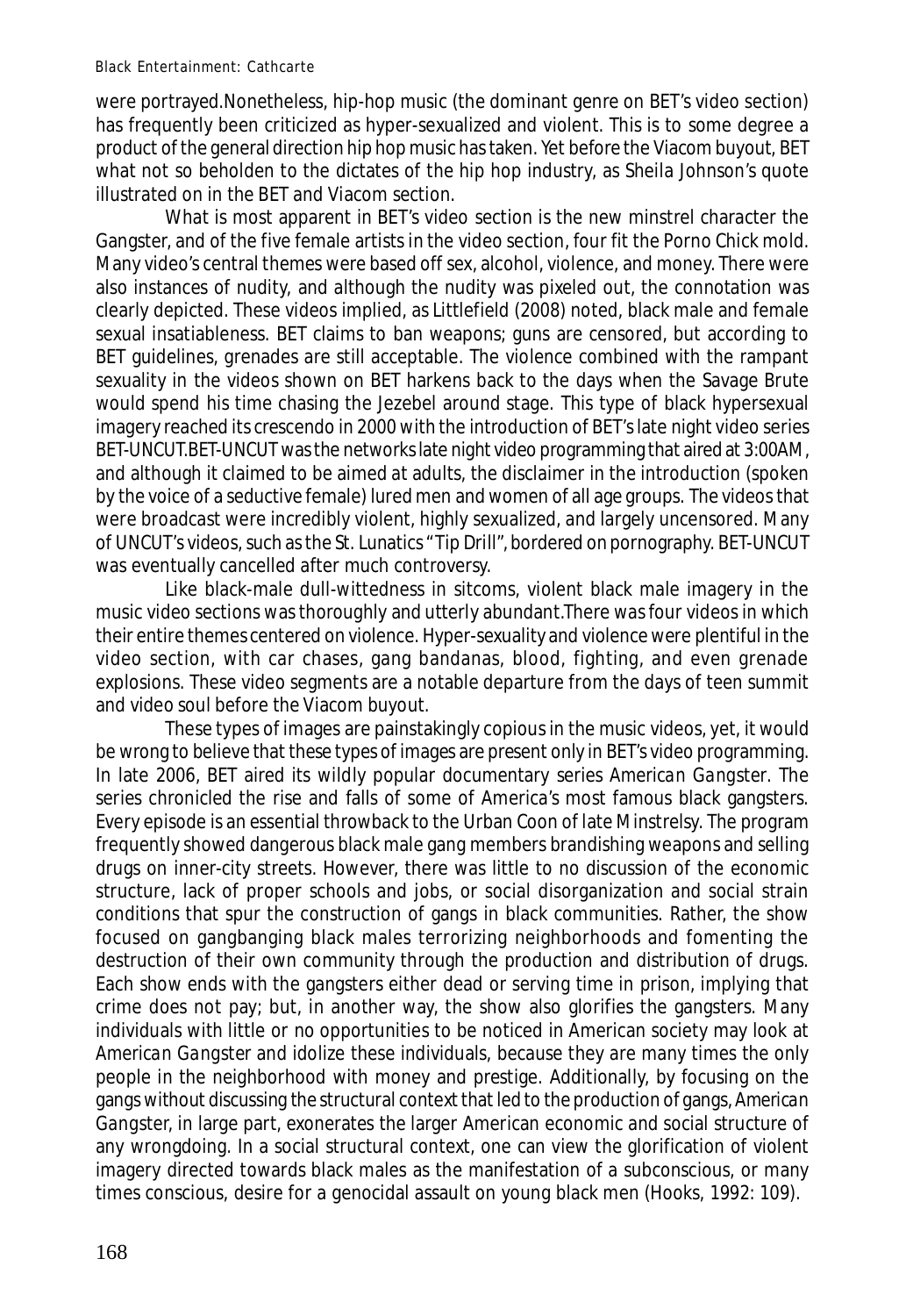These types of shows and videos pose a problem because violent black male imagery has both successive and immediate effects on the livelihood of African Americans. Similar to the Urban Coon, gangsters and pimp stereotypes justify violence against, and incarceration of African-American males. The extent that these images and ideas have been so ingrained in the U.S. subconscious can be seen in our criminal justice system. Notably, black men are incarcerated at far higher rates than any other racial group **(**Page 1997**)**. According to a 2005 figure, blacks in the U.S. accounted for approximately 12 per cent of the population, yet made up approximately 38.9% of the prison population (Harrison 2006). No doubt, the persistent media images of the black male as violent, dangerous, and criminal had some influence on why black men make up the majority of the prison populations.

In a similar fashion, Littlefield (2008) argues that depictions of black female sexual insatiableness justify the rampant social problems affecting the African-American community, and other problems in society. In the days of minstrelsy, black women were depicted as Jezebels. In the 1980's, during the Reagan era, black women were portrayed to be welfare queens. Today (like their male counterparts), they are still constructed as sexual scapegoats for a myriad of social problems (for instance, HIV/AIDS, the high rates of single parenting, etc.) present within America that have structural bases (Littlefield 2008). Black female Porno Chicks flourish in the music video section of BET. Occasionally, a female artist in BET's music video is not presented in a stereotypical overly sexual manner, yet this latently reinforces ideas of white beauty. The Porno Chicks in the videos had lighter skin and more Anglo facial features. Thus, while this finding is inconsistent with my expectation that black women will be portrayed as Porno Chicks, the fact that the darker female was not portrayed in a sexually attractive manner still reinforces the idea that white beauty (i.e., Anglo features) are highly desirable and valued. According to scholar Patricia Hill-Collins, ideas of superiority that privilege whiteness can only function through the degradation of blackness. Privilege, power, and identity are relational; and those who are defined as intelligent, beautiful, and civilized are defined that way only in relation to those who are defined as ugly, intellectually deficient, and dangerous (Hill-Collins 1991). Thus, even though the light-skinned jezebel is not virtuous, she is still attractive, sexually desirable, and, therefore, valued over her darker-skinned sisters. The jezebel/porno chick embodies an aesthetic that suggest black women must resemble white women to be attractive.

### **BET Films**

Another relevant development following the Viacom buyout was programming lineup was the Black Buster films. Much like the sitcom programming, BET dedicates much of their primetime lineup to reshowing old blaxploitation films and recent African-American centered films. In a symbolic fashion BET routinely broadcast stereotypical black films whose original purpose, as the name blaxploitation implies, was to save a near bankrupt Hollywood by targeting African-American audiences with low budget stereotypically demeaning films. The black community was complacent in such a genre because, like BET, it was the only place African Americans could see representations of themselves in the media.

Airing films such as these suggest radical departures from BET programming before the Viacom buyout. Prior to *Black Buster* movies and *BET Star Cinema*, BET produced a line of self-produced movies based off the Arabesque book company it bought in 1998 (Smith-Shomade 2007). Many of these self-produced movies dealt with struggles, hardship,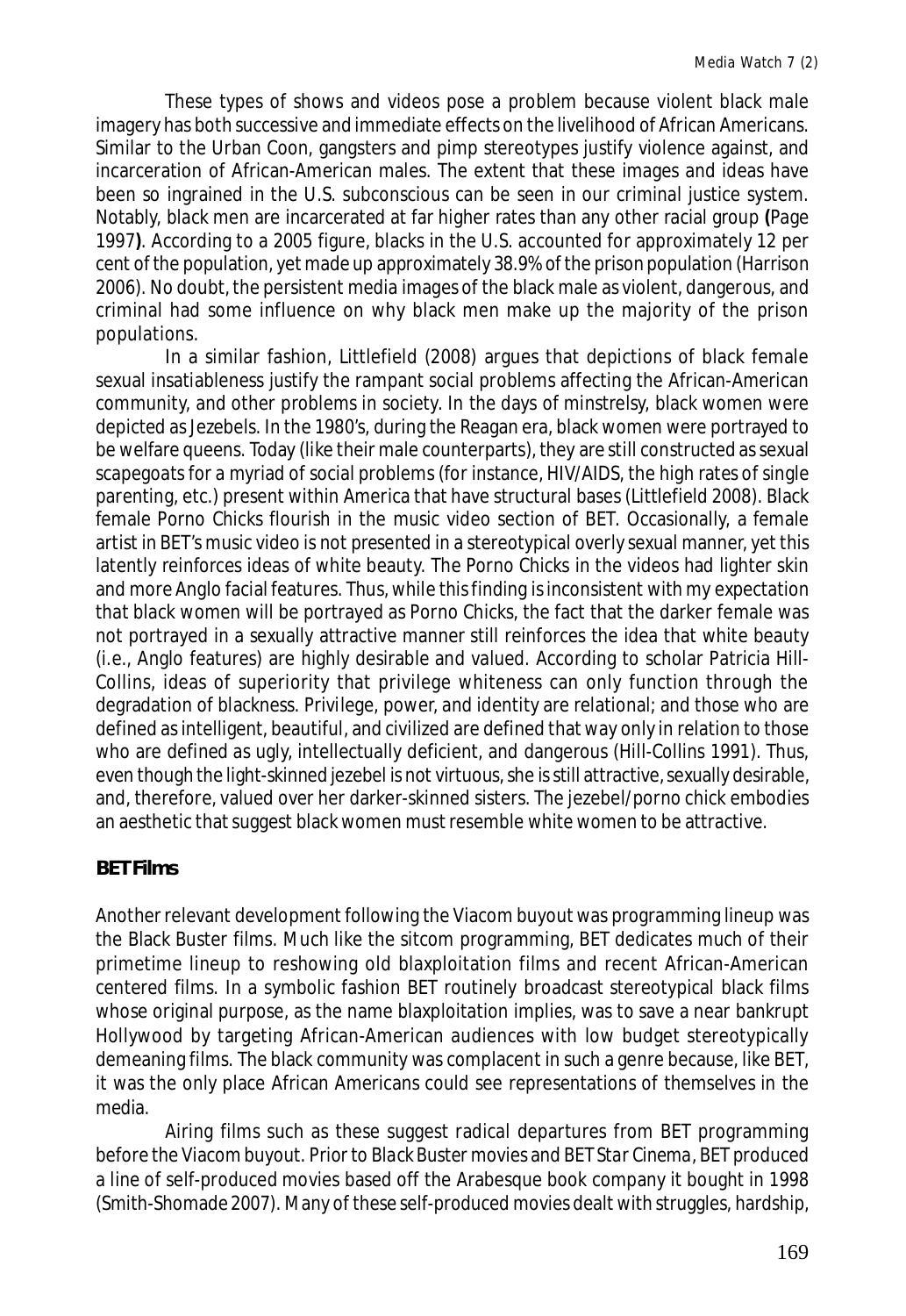and the racism of the time. And although many of these arabesque films were of relatively low quality compared to other mainstream productions, they were something quintessentially non-stereotypical, as is presented in so many of the commonly broadcasted *Black Buster Films*.

### **Discussion**

This study reveals that, indeed, BET operates as a form of racialization. Omi and Winant's (2005) concept of racial projects puts the minstrel show and BET in their proper context. Racial projects establish the meaning of race in a particular socio-historical period through the control of images, representations, and explanations about specific categories or groups of people in an attempt to redistribute power along racial lines. In this context, both the minstrel show and BET,by reinforcing racial stereotypes of black men and women**,** could be construed as a project to justify racial hierarchies, by suggesting that, based on their behaviors, black men and women are in need of social control. That is to say, regardless of their behavior—whether as clowns and buffoons, as jezebels, Mammies or as criminals black men and women are in need of remedy. Because they are seen as disorderly somehow, they need to be silenced and restrained.

Although representations do not have the ability to force social behavior, they affect individual's perceptions, and create the ideological basis necessary to justify racism and inequality. Furthermore, stereotypes create systematic structural barriers for African Americans (Littlefield, 2008). These representations, while damaging to the African-American psyche, go far beyond simply hurt feelings; these types of racist depictions play a fundamental and lasting impact on the outcomes and life chances of African-Americans. Both whites and blacks internalize stereotypes and the sheer repetition of these images creates the image of reality for both white Americans and African-Americans.

It would be wrong to assert that every character portrayed on BET's sitcoms and in their music video programming were negative or stereotypical. Many characters broke the mold and even challenged the stereotypical ideas of black masculinity. However, all these characters were light skinned in relation to their darker counterparts. Cultural theorist Stuart Hall contends, "Anything that attempts to ascribe to the black population characteristics that used to be reserved for the white ones generates enormous tension in a society" (Hall 1996). According to Hall, anything that breaks this classification must be fixed or remedied somehow. Consequently, there can be positive, beautiful, or intelligent African-Americans, but those African-Americans must be light skinned. In this respect, one might argue that light-skinned characters or intelligent light-skinned African-American characters on BET and other mass media outlets do not break the classification of black inferiority; they are simply the half-white exceptions.

The BET network has plans to expand around the globe (BET 2008) and these types of racist images and portrayals will likely be the only representations the world will see of African Americans. BET, however, is anything but a network that focuses on real black issues. Instead, BET appears only to be a front for a white capitalist machine. Under these circumstances, BET will almost certainly have a vested interest in reinforcing racial stereotypes about African Americans. For the white owners of BET (Viacom) personally benefit from a system of racial stratification by maintaining their status as the racially dominant group. For, as Hill-Collins (1991) contends, white privilege is only sustained through the degradation of blackness. Hence, they are able to capitalize by widely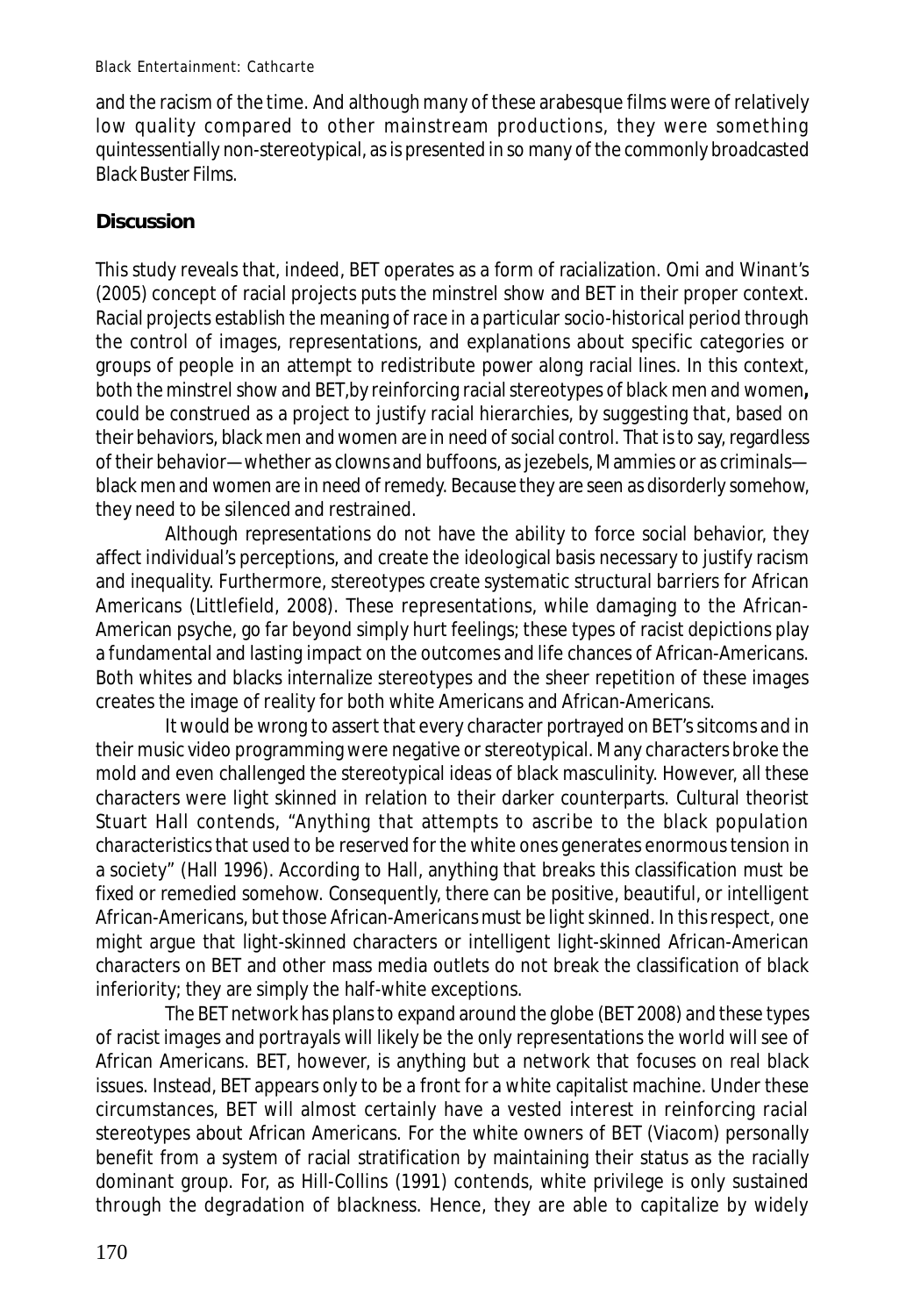disseminating racist stereotypes about African Americans. In this respect, Viacom (the corporate owner of BET) is not much different from the T.D. Rices of yesteryear; for it too, capitalizes on the pain and culture of African Americans for profit.

### **Conclusion**

The minstrel show is one of the most fundamental characteristic of American popular culture. Minstrel shows were the first original form of American entertainment. The minstrel show, via the minstrel line, contributed to the formulation of Jazz, set precedence for variety, sketch and improvisational comedy employed by shows like *Saturday Night Live*and *In Living Color*. The minstrel show was in large part the basis of all modern sitcoms, and was the origin of standup comedy, which led directly to the comedic geniuses of Redd Foxx, Richard Pryor, Eddie Murphy, and Chris Rock (Abdul-Jabbar and Obstfeld 2007). Notwithstanding, blackfaced minstrelsy justified lynching, slavery, and debauchery. Blackfaced minstrelsy has had a vicious and lasting effect on the history and whole of America, and caused death and despair for countless black men and women. The minstrel show gave resurgence to the Ku Klux Klan, sparked massive lynching crusades throughout the south, incited every type of racial hatred imaginable, and justified them all the same.

BET, like the minstrels show, exerts a similar dynamic as a type of love/hate relationship with black America. BET provided the launching ground for many influential African-American artists. Many famous black comedians got their first big break on *Comic View*, and BET still remains the one television network that consistently shows African-American actors and musicians in its programming. But the opportunities for many of these artists came at a great price for the countless African-Americans whom did not benefit from this exploitive co-optation. BET programming, especially since its sell out to Viacom has categorized blackness into stereotypical demeaning roles that symbolically justify and legitimate racism and inequality.

With these racist and stereotypical representations so thoroughly abundant in American media and popular culture, and particularly African-American media, Spike Lee appears to be dead on in his assessment that "current American popular culture has yet to exorcise the blackface demons of its past" (Lee cited in Nowatski 2007: 117). The mass dissemination and longevity of these images suggests not only the continuation of a ghastly, horrid, and detestable period in America's history, but is a testament to the pervasiveness of racism, and the acceptability of racist ideology in America.

By sheer reasons of ownership, the fact that Black Entertainment Television should relinquish its name goes without saying. If not relinquished, the "Entertainment" portion of the BET acronym should be supplanted with the word "Exploitation." In all truthfulness, however, neither the former nor the latter will occur because the systematic control of African-American images by white ownership will not let that take place. Only a break from that system and another revival of African-American self-consciousness will bring about such change.

#### **Notes**

- <sup>1</sup> Minstrels used to put white paint around their lips and white gloves on their hands to mock the skin disease vitiligo.
- <sup>2</sup> This interpretation was taken from a longer content analysis of BET's programming, which the author conducted for my Master's Thesis. The content analysis was removed for space. In order to see the entire study, please contact author.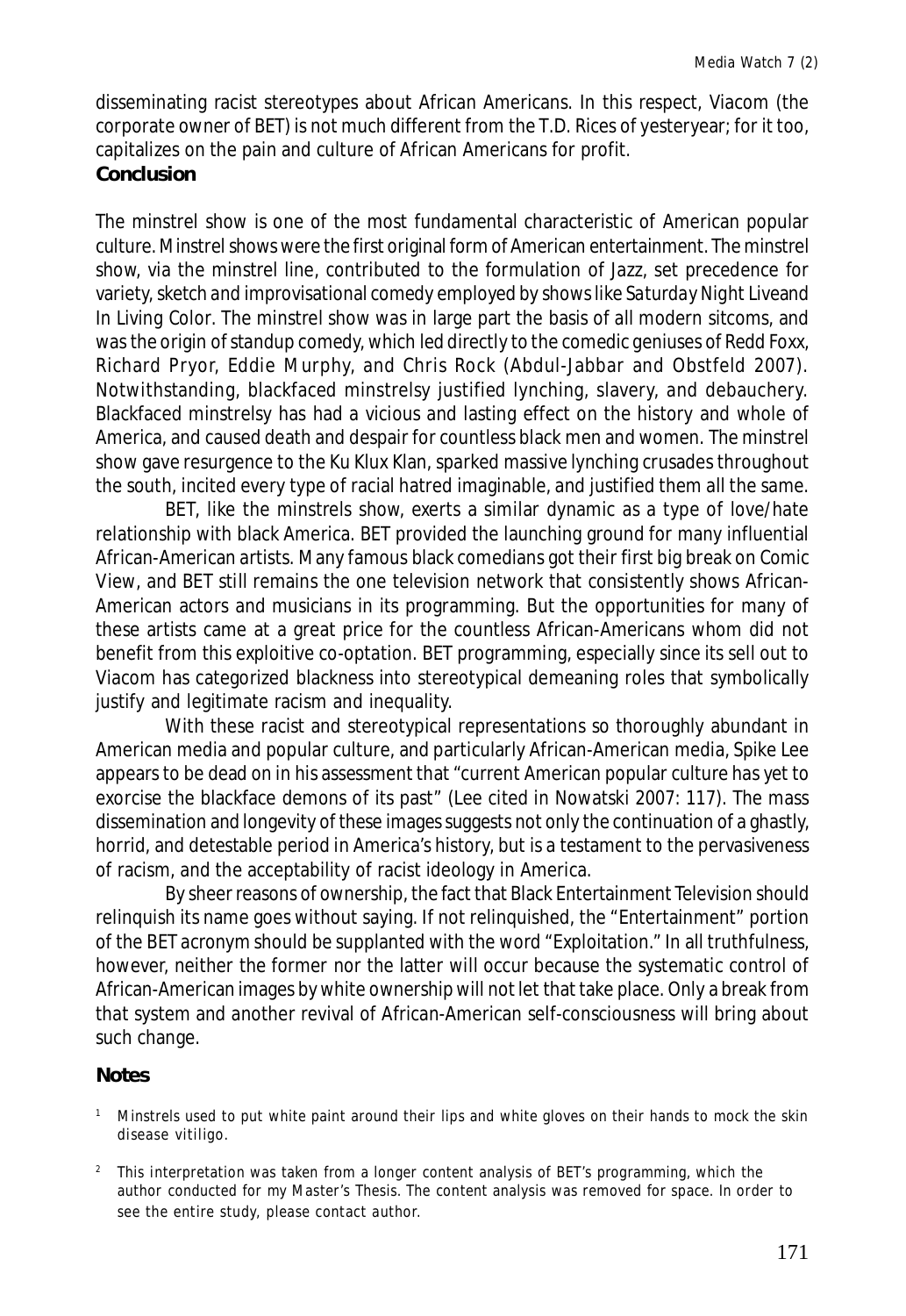### **References**

- Abdul-Jabbar, Kareem & Obstfeld, Raymond. 2007. *On The Shoulders of Giants: My Journey Through the Harlem Renaissance.* New York: Simon & Schuster.
- Arkes, Hal 1990. "Some Practical Judgement/ Decision Making Research."*American Psychological Association.*
- Barth, Frederick. 1989. "The Analysis of Culture in Complex Societies." *Ethnos.* 3 (4):120- 142.
- Black Entertainment Television. 2008. *Advertising Age: 2008 Cable Guide.* 79:pc18-c18.
- Black Entertainment Television Corporate Fact Sheet. 2010. *BET Networks PR Website*. Retrieved June 29, 2011. From <http://bet.mediaroom.com/index.php?s=45>.
- Boykin, Keith. 2002. "All Hail Bob Johnson." KeithBoykin.com. Retrieved November 28, 2008. (http://www.keithboykin.com/culture/bet.html).
- Chomsky, Noam & Herman, Edward. 1988. *Manufacturing Consent: The Political Economy of Mass Media.* New York: Pantheon Books.
- Hill-Collins, Patricia. 1991. *Black Feminist Thought: Knowledge, consciousness, and the politics of empowerment.* New York: Routledge.
- Hill-Collins, Patricia. 2004.*Black Sexual Politics: African Americans, Gender and the New Racism*.NewYork*:* Routledge
- D, Chuck. 2001. "The Fish Tank of Fools." *Chuck D's Terrordome.*Retrieved Novmber 28, 2008. (http://www.publicenemy.com/index.php?page=page3&item=31).
- Gandy, Oscar. 2003. "Privatization and Identity: The formation of a racial class." *Media in the Age of Marketization.*
- Hall, Stuart. 1996. [Commentator]. *Race the Floating Signifier.* Northhampton: Media Education Foundation.
- Harrison, Paige & Allen Beck. 2006. "Prison and Jail Inmates at Midyear 2005" *Bureau of Justice and Statistics Bulletin. Retrieved June 29, 2011.From <http://bjs.ojp.usdoj.gov/* content/pub/pdf/pjim05.pdf>.
- Hooks, Bell. 1992. *Black Looks: Race and Representation*. Boston, MA: South End Press.
- Hunter, Margaret. 2002. "If You're Light You're Alright: Light Skin Color as Social Capital for Women of Color." *Gender and Society.* 16 (2):175-193.
- Grove, Loyd. 2010. "Sheila Johnson Slams BET" *The Daily Beast.* April 29, 2010. Retrieved June, 29, 2011. From <http://www.thedailybeast.com/articles/2010/04/29/sheilajohnsons-fight-against-hiv-in-dc.html>.
- Lee, Felecia R. 2007. "Protesting Demeaning Images in Media."*The New York Times.*Retrieved November 28, 2008. (http://www.nytimes.com/2007/11/05/arts/ 05enou.html? r=1).
- Littlefield, Marci Bounds. 2008. "The Media as a System of Racialization: Exploring Images of African American Women and the New Racism." *American Behavioral Scientist.* 51:675-685.
- Mills, C. Wright. 1956. *The Power Elite.* New York: Oxford University Press.
- Nowatski, Robert. 2007. "Blackin Up is Us Doin White Folks Doin Us": Blackface Minstrelsy and Racial Performance in Contemporary American Fiction and Film." *Literature Interpretation Theory.* 18: 115-136
- Omi, Michael & Howard Winant. 2005. "Racial Formation." *Great Divides: Readings in Social Inequality in the United States.*ed. Thomas Shapiro. San Francisco: Mcgraw Hill.
- Page, Helen. 1997. "Black Male Imagery and Media Containment of African American Men." *American Anthropologist.* 99 (1):99-111